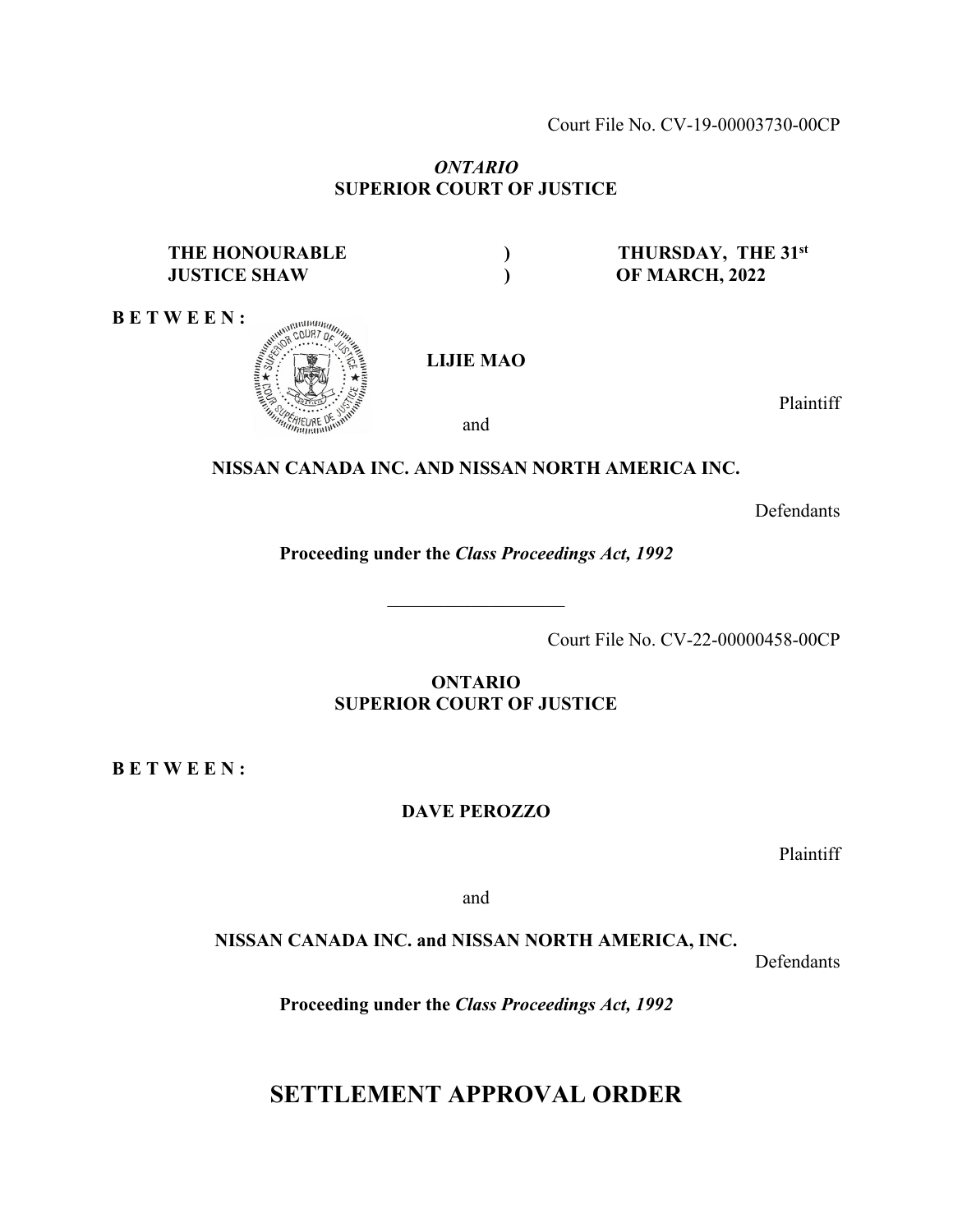**THESE MOTIONS** by Lijie Mao and Dave Perozzo for an order pursuant to s. 29 of the *Class Proceedings Act, 1992* (as it read immediately before section 35 of Schedule 4 to the *Smarter and Stronger Justice Act, 2020* came into force) ("*CPA*") approving (a) the Settlement Agreement dated November 12, 2021, (b) the Approval Notice, (c) the appointment of RicePoint Administration Inc. ("RicePoint") as the Notice Administrator and Claims Administrator, and (d) the appointment of the Honourable François Rolland as the claims appeal Arbitrator; were heard this day at the Courthouse, 7755 Hurontario Street, Brampton, Ontario.

**AND UPON HAVING REGARD** for the steps required to oversee the implementation of the settlement pursuant to this court's supervisory jurisdiction pursuant to the *CPA* and its inherent jurisdiction to control its own process, in order to ensure the settlement is administered in a fair and impartial manner;

**AND UPON HEARING** the consent of the Defendants, the submission of counsel for the Plaintiffs and Defendants, and from objectors present, and upon reading the materials filed, including written objections, the motion records of the Plaintiffs and the facta of the Plaintiffs;

**AND WHEREAS** the parties have agreed to the wording of this Order to avoid any delays in the implementation of the settlement between the parties;

**AND WHEREAS** the parties to these actions have undertaken not to appeal this Order and agree that Class Members as defined within the Settlement Agreement do not have the right to appeal this Order;

**ON READING** the materials filed and on hearing the submissions of Class Counsel in these actions, certain Class Members who filed Objection Forms and counsel for the Defendants;

**AND ON BEING ADVISED** that RicePoint consents to being appointed the Settlement Administrator;

**AND ON BEING ADVISED** that the former Chief Justice of the Superior Court of Quebec, the Honourable François Rolland, consents to being appointed the claims appeal Arbitrator;

AND for written reasons that will be released by this Court in due course;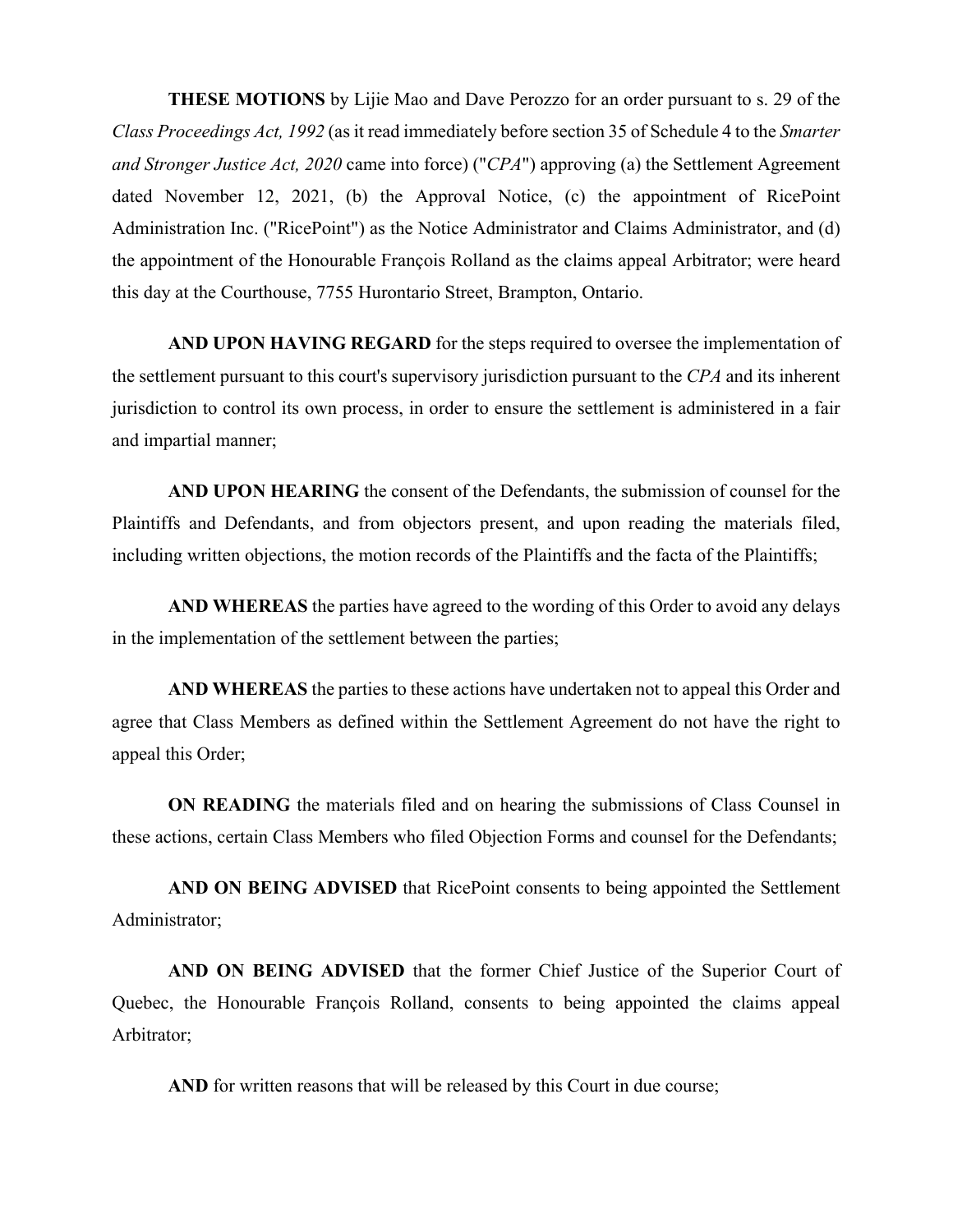- 1. **THIS COURT ORDERS** that except as otherwise stated, the Order incorporates and adopts the definitions set out in the Settlement Agreement, attached as Schedule "**A**".
- 2. **THIS COURT DECLARES** that the Settlement Agreement is fair, reasonable, and in the best interest of the Settlement Class in these actions.
- 3. **THIS COURT ORDERS** that the Settlement Agreement is approved pursuant to section 29 of the *Class Proceedings Act, 1992*, S.O. 1992, c. 6.
- 4. **THIS COURT ORDERS AND DECLARES** that the claims of the Class Members and the Class as a whole, are dismissed and released against the Defendants in accordance with the Settlement Agreement.
- 5. **THIS COURT ORDER, ADJUDGES AND DECLARES** that this Order, including the releases referred to in paragraph 4 above, and the Settlement Agreement are binding upon all Class Members, including those persons who are under a disability.
- 6. **THIS COURT ORDERS** that the summary and long-form versions of the Approval Notice, substantially in the forms attached as Schedules "**B**" and "**C**" respectively, are approved.
- 7. **THIS COURT ORDERS** that the Approval Notice be disseminated pursuant to the notice program described in paragraphs 24-27 of the Settlement Agreement.
- 8. **THIS COURT ORDERS** that RicePoint is appointed as the Settlement Administrator pursuant to the Settlement Agreement and fees and expenses of the Settlement Administrator shall be paid directly by the Defendants.
- 9. **THIS COURT ORDERS** that former Chief Justice of the Superior Court of Quebec, the Honourable François Rolland, is appointed the claims appeal Arbitrator for the purpose of adjudicating appeals in accordance with paragraphs 1.Z and 41 of the Settlement Agreement, with fees and expenses of the Arbitrator to be paid directly by the Defendants.
- 10. **THIS COURT DECLARES** that the Claims Submission Deadline will be ninety (90) days from the Approval Notice Date.